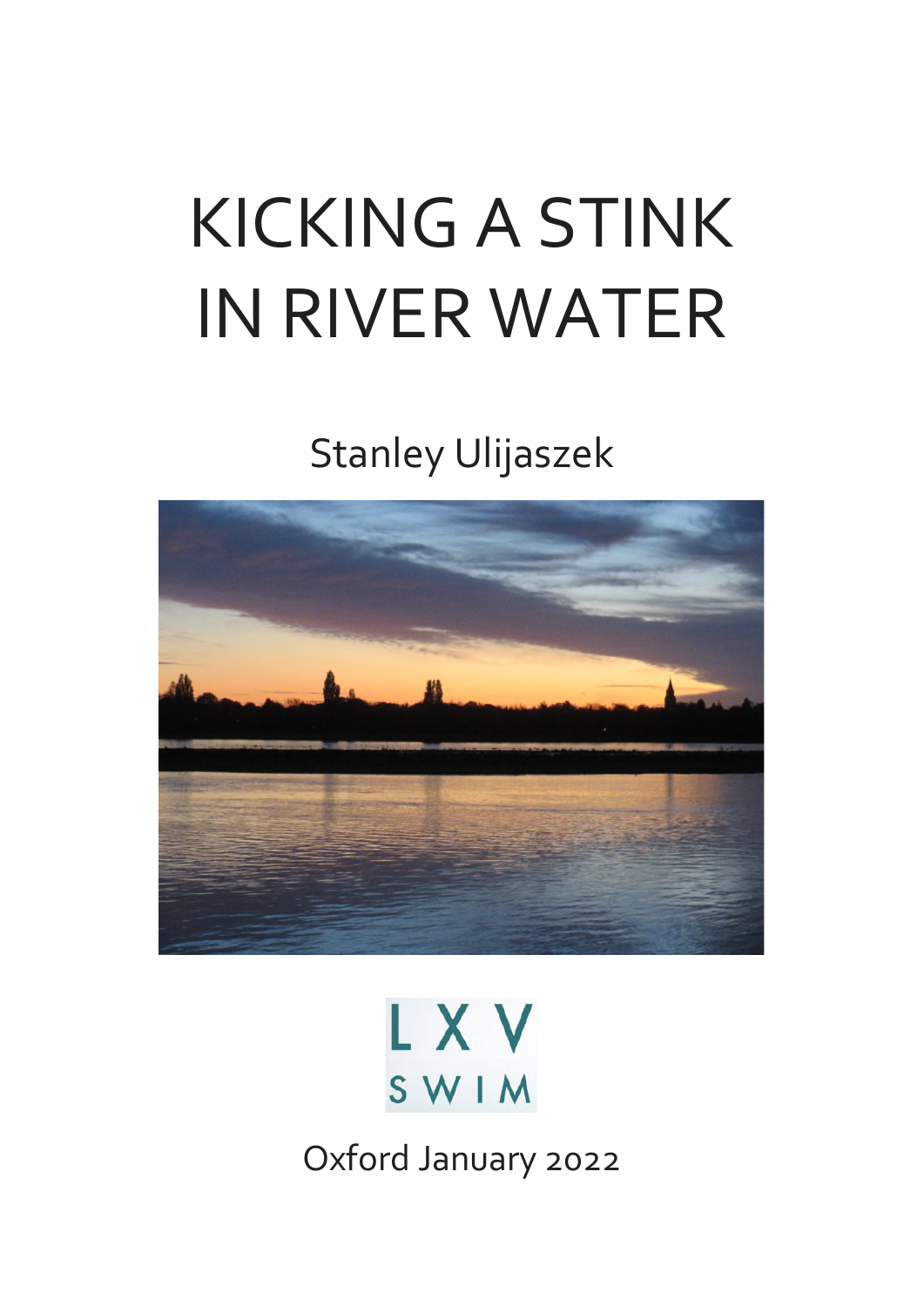#### **Water as a common good?**

Water might seem like a common good, heaven-sent, but both its holding infrastructure and its delivery need to be paid for in some way. Everybody needs water, demand for it is high, and its infrastructure and delivery is therefore a complex big business. Today, in the main, highly capitalised corporations do this work, employing people, providing services and shareholder value. Big corporations generally like to know what the rules are, and generally work within them. Governments regulate the corporations, setting the rules of engagement. Water falls into the utility sector of corporations, whose job it is to provide basic services (stuff we can't be expected to do without - electricity is another utility). In the UK, utilities are run, in the main, by private institutions but are public services. As such, they expect to be strongly regulated, through legislation and enforcement from government.

### **Water is a fluid good**

Water is fluid, many things at once. It is what we are mostly made up of (and what we drink is to top up what we lose, mostly in everyday metabolism and excretion). It is a transactional medium (we use it to wash clothes in, to cook food in, to maintain personal hygiene). It is also a medium we interface with for purposes of leisure, sport, aesthetics, and physical and mental health (being on it, in it, or by it, is health-enhancing).

### **Water corps**

The water corporations mostly deliver on steady but unexciting profitability to their investors, and on clean water and efficient sewage disposal to their customers and consumers. Nature and biodiversity in general need clean water to survive and thrive, so water-related environmental issues are also within their remit, at the very least implicitly. There is growing demand in the UK of river-use for leisure, sport, and for physical and mental health more widely, and this creates new demands of these providers. Regulating the rivers so that they are fit to swim in requires higher standards than regulating rivers so that they can be gazed upon. There are also changes to climate which influence how rivers are managed. Overall rainfall in the UK has risen by nearly ten percent since the 1960s, together with more extreme rainfall patterns. Many corporations are struggling with maintaining their core services and shareholder value while at the same time recognising the need to modernise infrastructure in response to these new demands – of rivers clean enough to swim in, and infrastructure that is climate-change ready. Some corporations currently act illegally, disposing of raw sewage in inland waters beyond the allowances set by the regulators. That they incur significant fines on a regular basis is testimony to this,

Although it beggars belief that they should be allowed to dispose of raw sewage in this way at all. If they attempt to conceal or under-report these releases of sewage, then the fines can be much larger. However, damage to the environment may have already been done, while the Governmental regulatory body policing such discharges, the Environment Agency, is hard-pushed to do it's work as effectively as it would like because of a shortage of resources to do so. Just recently, the Environment Agency instructed its workforce to focus only on more serious pollution releases, because they don't have the resources to operate more comprehensively. The water corporations need help to do their job properly through appropriately stringent regulation and the enforcement of such regulation. They understand, I think, the need for extensive capital investment in water infrastructure, but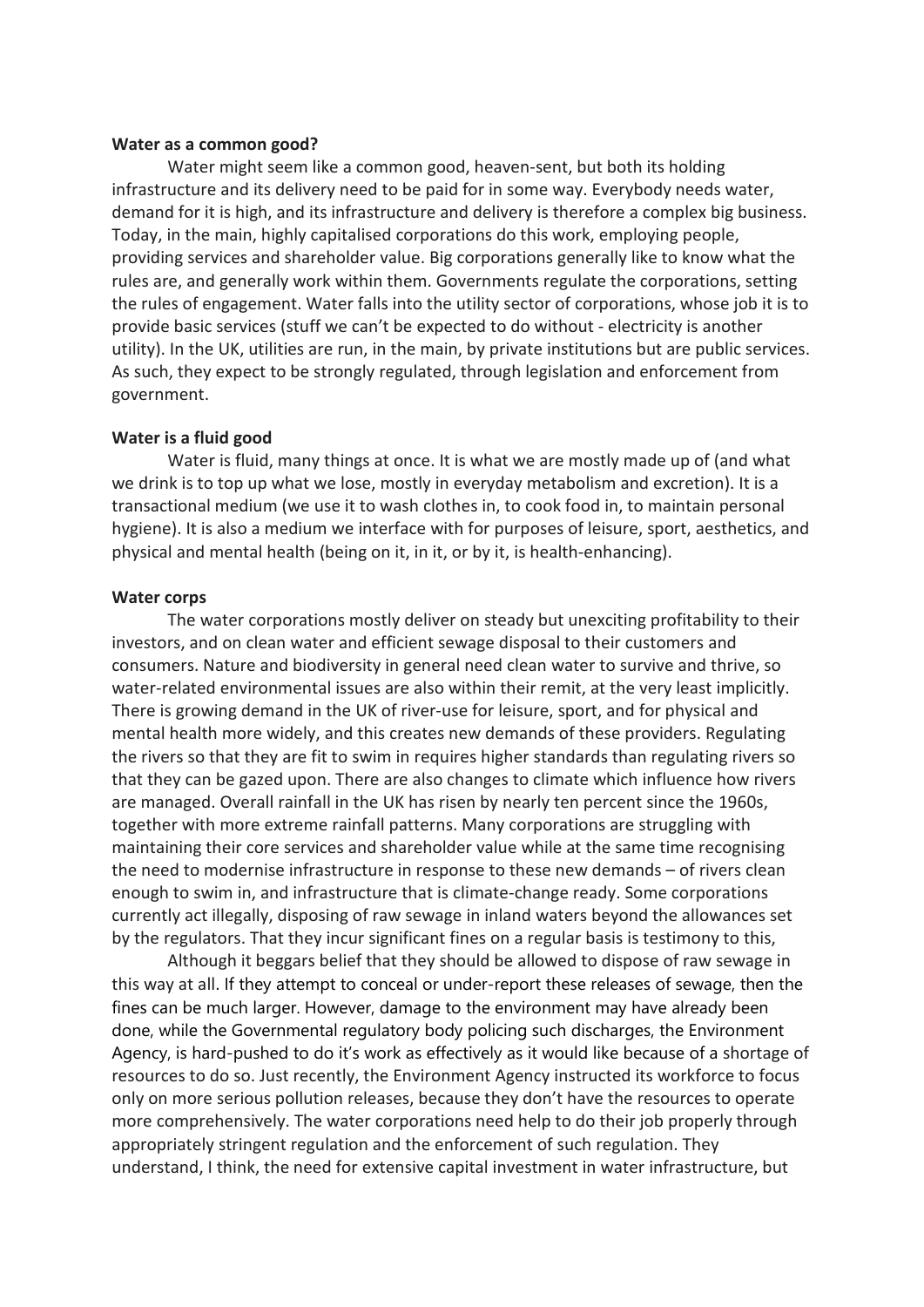have difficulty explaining it to shareholders and investors. Legislation for improvement would reduce this task and incentivise water corporations towards virtue.

# **Water capital**

Capital investment in water infrastructure needs to be the most extensive since Victorian times, which is when serious investment in water services in the UK began. The Houses of Parliament sit by the River Thames, in a majestic setting. The Tower of London too, and Windsor Castle. The Great Stink of 1858 brought the filth and contamination of the Thames home to Parliament, with the smell of human and industrial waste sickening politicians and making them aware on a daily basis that death and disease were close-by and in the river. Across the eighteenth and nineteenth centuries, prior to The Great Stink, London had grown in population, had industrialised, and there was no major system of management of pollution and sewage beyond putting it in the river and letting it flow out to into the ocean. It took a crisis of death and disease to bring home the message that new water infrastructure for new times was required. Much changed in the decades that followed The Great Stink – with huge capital investment in sewage disposal and water management, London moved to becoming a clean and healthy city.

# **A second Great Stink**

I believe we are at a similar time now, in the middle of a second Great Stink. People are not dying of water-borne diseases as in the nineteenth century, but the current pandemic has led people in droves to take to the rivers to swim, for solace and companionship, but especially for physical and mental health. The pandemic will hopefully recede, but there is now a global crisis in mental health, in large part related to the pandemic. This second Great Stink has mental health at stake, at a time when again the rivers are being used for sewage disposal as existing, often Victorian, infrastructure is unable to cope with the demand for proper disposal. It is reasonable to put rivers to greater use – everybody benefits from this common good – but the rivers need to be fit for purpose. To learn now that the rivers are again being used as open sewers, that they are not fit for human use, for health, physical and mental – well, it makes me want to kick up a stink.

## **A New Dawn?**

How to do it though? Water is a monopoly industry in the UK – I can't change my water provider if I am unhappy with the service I am getting. There is no equivalent of 'fairtrade' chocolate, if I am unhappy for moral and ethical reasons with my water provider. There should be a way of making water companies more accountable within the freemarket, so that users can vote with their wallets if they are unhappy with their provider's track record on pollution. If customers and consumers can't move their money to another provider when their water company fails to deliver clean water throughout the system, including rivers, what choices do they have?

There are three main ways in which people can have influence here. The first is through voting and making the issue known to local Members of Parliament (MP) – to write to them to let them know how they feel about raw sewage-dumping in the river. The second is through groups that represent this issue. Whether local or national, people can choose according to preference. Nationally and locally, The Rivers Trust, an environmental charity